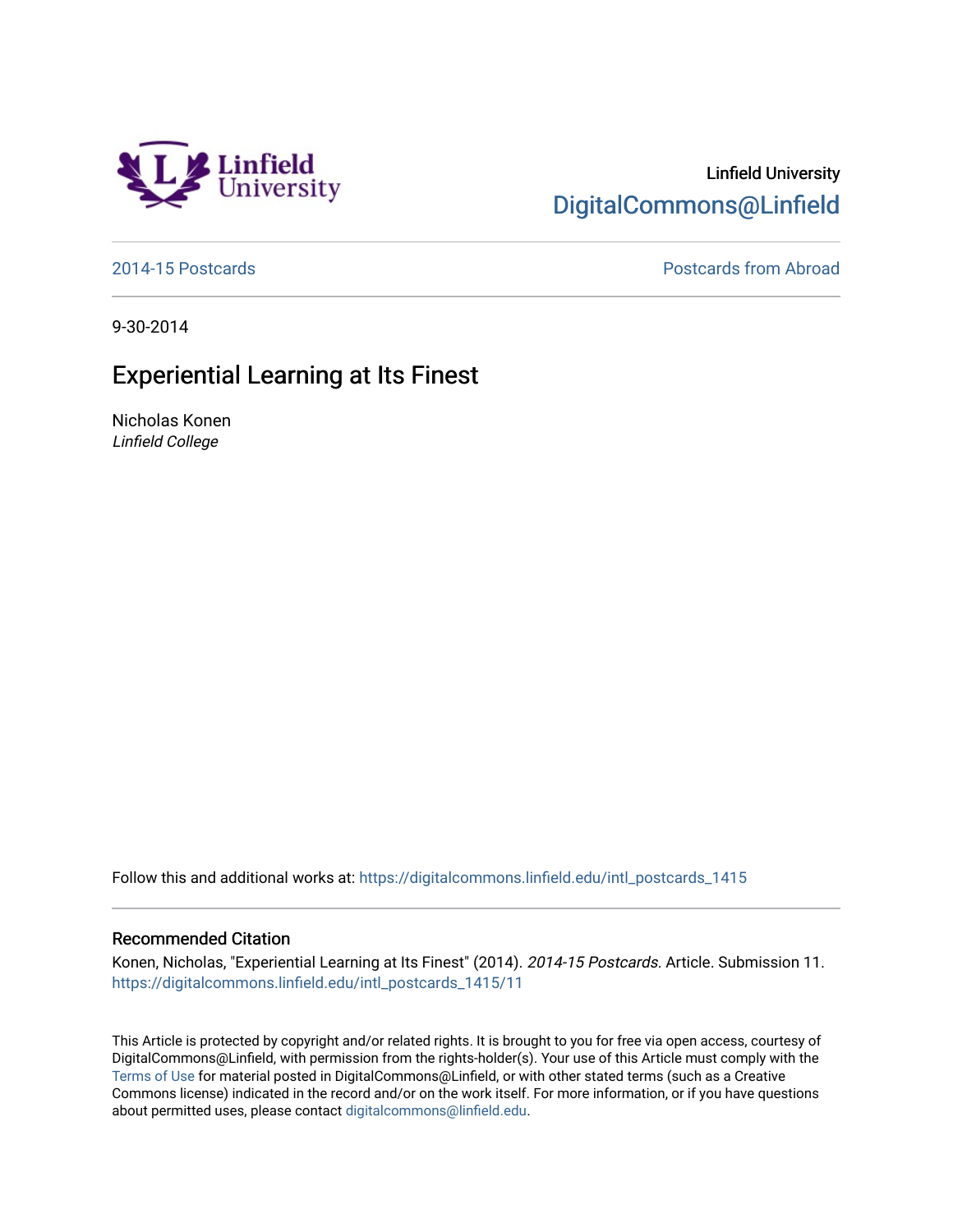## 2014-09-30 Experiential Learning at its Finest



I'm really starting to get used to this Scandinavian lifestyle. It's interesting because these past couple of weeks the excitement of arriving in a new city, surrounded by a new culture, has begun to wear off, but a new feeling of excitement/bliss has taken over. The realization that I am living in this city that will ultimately help in forming my future and laying out life skills that I will use forever-- cooking, budgeting, experiencing new cultures, searching for a job in new places, and so many more. It is most definitely a little scary, but also very, very exciting.

For the most part, I have done a pretty good job of adjusting to the new culture and adjusting to the different lifestyle here in Norway, but there are still a few things I am getting used to. One of the main things I am still adjusting to are Sundays. Sundays in Norway are different than Sundays back home. Back home I spend my Sundays preparing for the week: grocery shopping, studying, cleaning, etc. Here in Norway, Sundays are a day for pure relaxation. All grocery stores and retail stores are closed, but everyone is still out and about, walking around the city, enjoying the scenery at the many city parks, hanging out at the cafes enjoying one another's company, and exploring the neighborhood flea markets. It's a nice change of pace from the stressful Sundays I'm used to back home.

In class, we have been doing cultural presentations on our countries' educational systems as well as brief overviews of our culture. Freddy (fellow Linfield student) and I recently gave our presentation, and it was interesting to see just how appalled everyone was by the cost of attending college in the United States. It sparked a very interesting conversation about the importance of school and a citizen's right to attend.